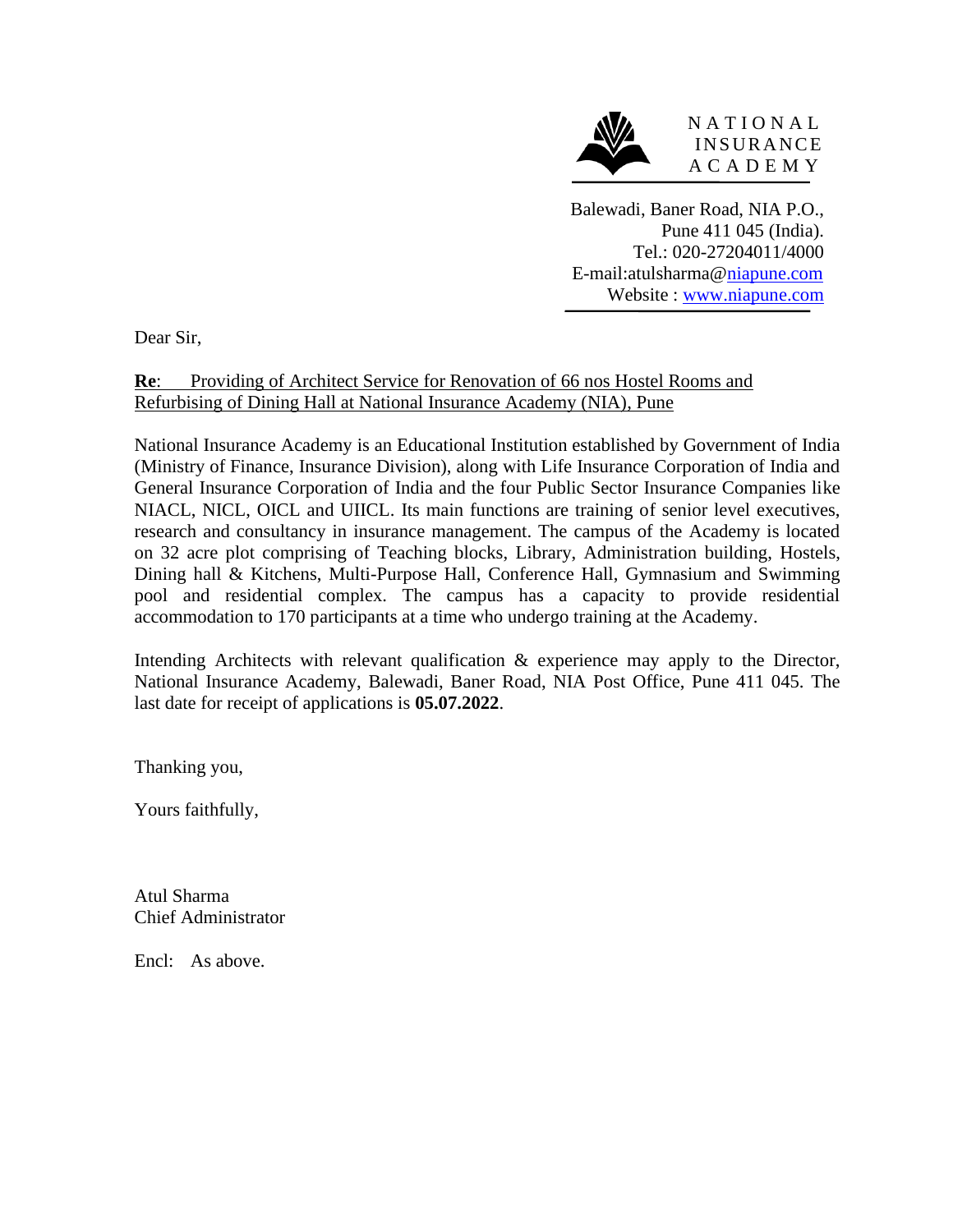#### **Eligibility Criteria:**

#### **a) Architects / Consultants:**

- 1. Persons who have Graduate, Post Graduate Diploma in Architecture, respective branch of engineering either from India or abroad and or have done considerable extent of work as consultant for a period of more than 3 years.
- 2. They should be members of Indian Institute of Architects, Council of Architecture, Institution of Engineers or any other professional institutes
- 3. They should have successfully executed at least 3 works of similar nature of comparable magnitude / value in the past 3 years.
- 4. Firms should have experience in the same line and having successfully executed at least three works of similar nature in the last three years, for any reputed organization.

#### **General Instructions to the applicants:**

- 1. Applications shall be submitted in prescribed format only.
- 2. Credentials of the applicants shall be compulsorily supported by related documentary evidence - registration of the firm, empanelment with other organizations, details of clients along with copies of work orders , work completion reports , certificates from clients about the quality of their services , details of man power, financial capabilities etc.
- 3. Late and incomplete applications shall not be entertained.
- 4. The following aspects will be considered prima facie while forming the panels:
	- a) Educational qualifications of Chief person and supporting staff.
		- b) Experience in the related field
		- c) Organizations in which the firms are already empanelled
		- d) Location of the firm
		- e) Our past experience with the applicants (if any)
- 5**.** National Insurance Academy reserves the right to reject any of the applications without assigning any reasons.

**Place:**

**Date :**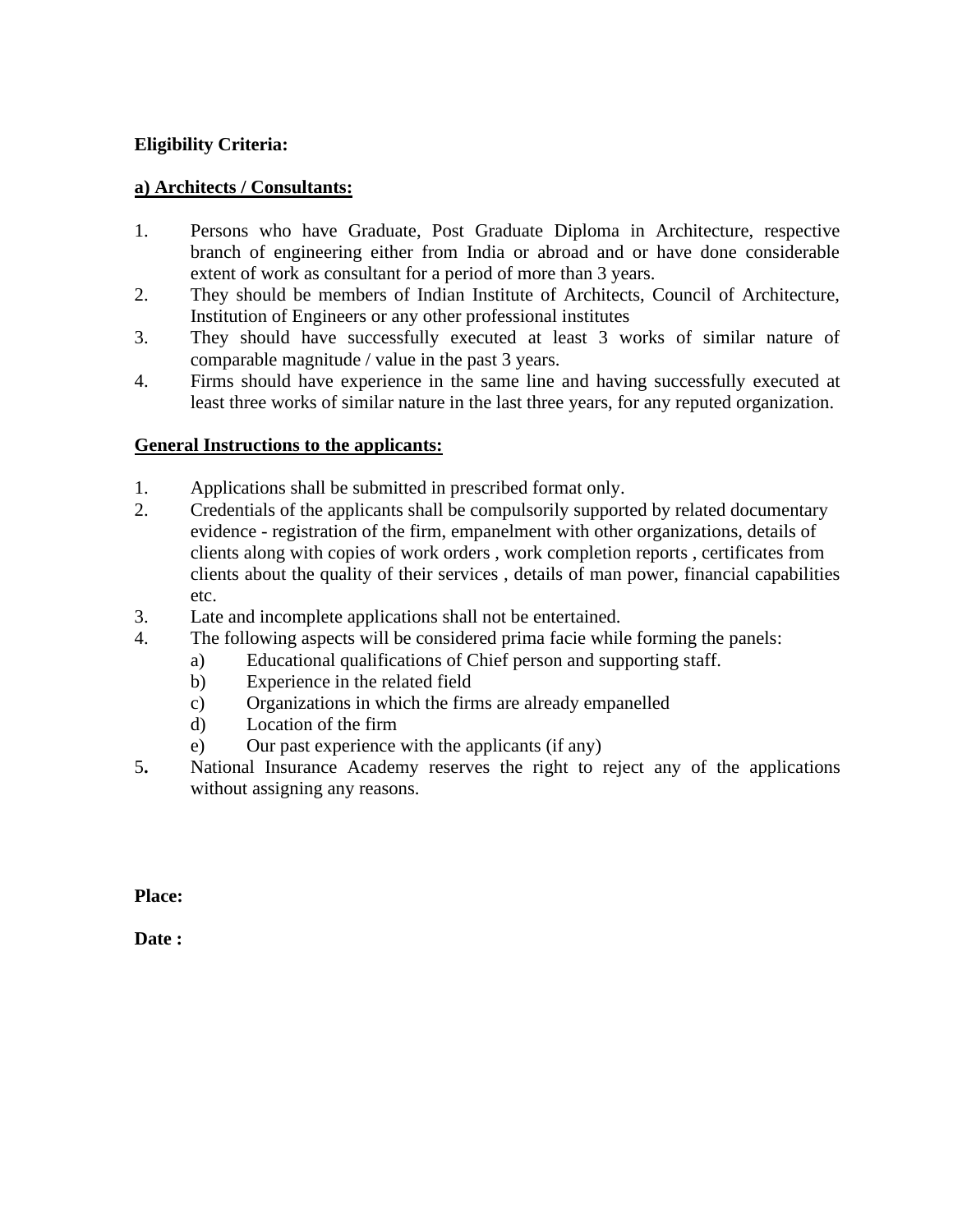### **Application form**

- 1. Name of the Firm / Company:
- 2. Address:
- 3. Year of Establishment:
- 4. Status of the firm: (Whether Company / Firm / Proprietary)
- 5. Name of Directors / Partners / Proprietor
	- i)
	- ii)
	- iii)
- 6. Whether registered with the Registrar of Companies /
	- Registrar of Firms. If so, mention number and date.
- 7. Whether an assessee of Income Tax. If so, mention permanent account number. Furnish copies of Income Tax clearance certificate.
- 8. If you are registered in the panel of the other organizations, statutory bodies, educational institutes, Banks etc., furnish their names, category and date of registration.

| $\mathbf{i}$  | ii) |
|---------------|-----|
| iii)          | iv) |
| $\mathbf{v})$ | vi) |

9. What are your fields of activities? Mention the fields on preference basis.

| $\mathbf{i}$  | $\rm ii)$ |
|---------------|-----------|
| iii)          | iv)       |
| $\mathbf{v})$ | vi)       |

- 10. i) Detailed description and value of works done in the last 3 years (information shall be furnished as per **annexure 3**)
- 11. Furnish the names of three responsible persons who will be in a position to certify about the quality as well as past performance of your organization.
	- i)
	- ii)
	- iii)

**Note:** The above information shall be supported with documentary evidence.

**Signature of applicant.**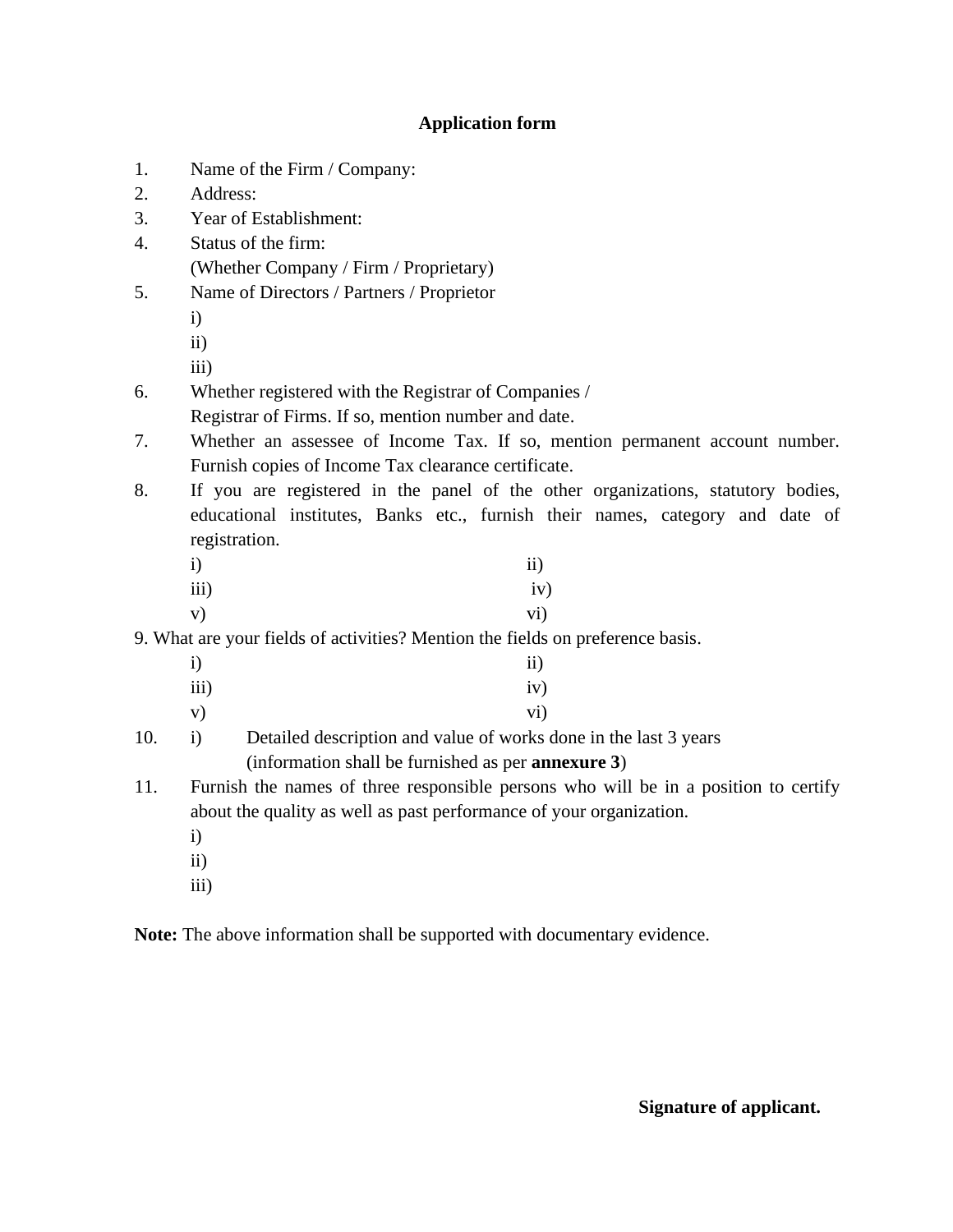# **KEY PERSONNEL PERMANENTLY EMPLOYED**

| Sr.<br>No. | Name Designation Qualification Experience Years with Any other |  | the Firm information |
|------------|----------------------------------------------------------------|--|----------------------|

**Signature of applicant**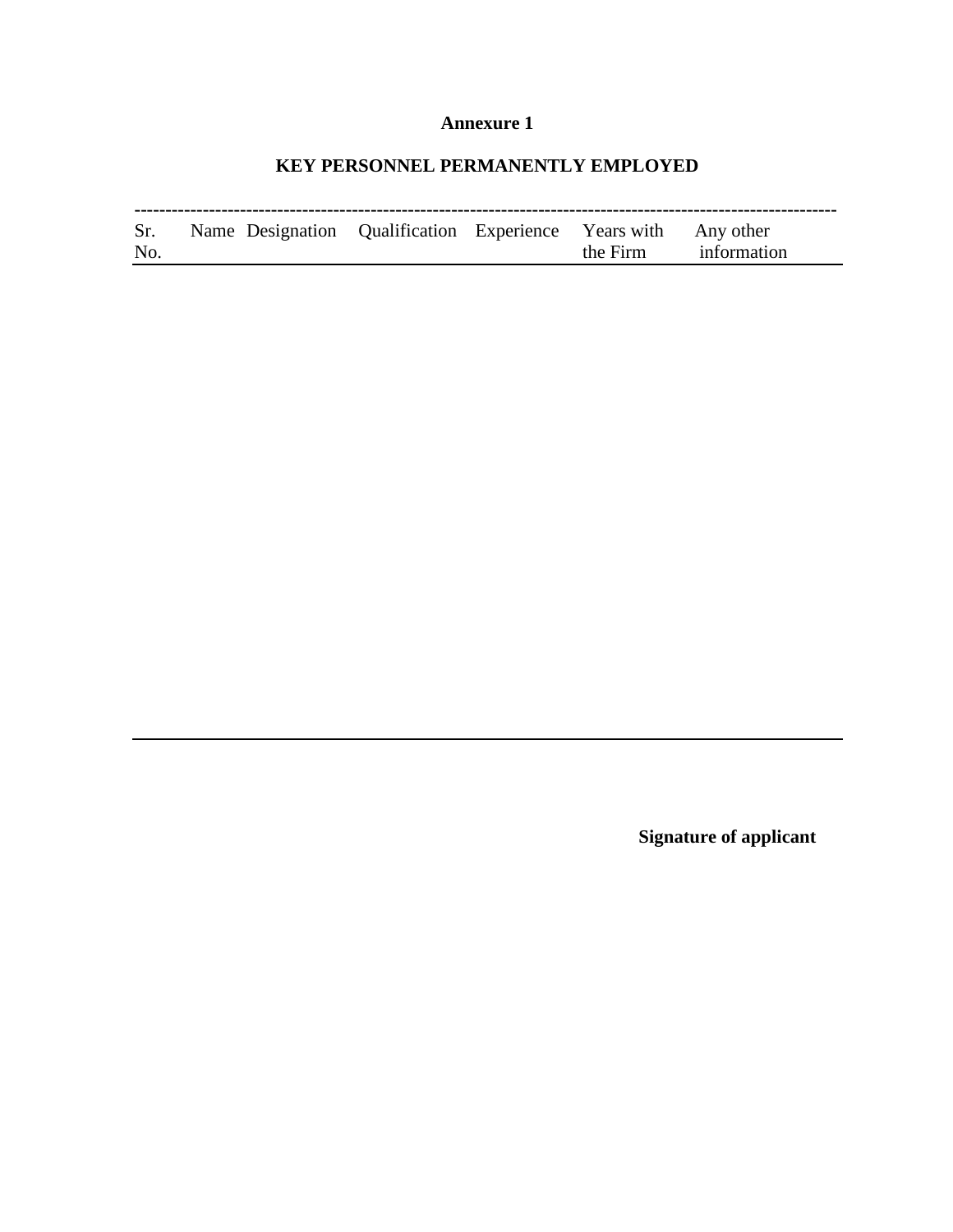If you are registered in the panel of the other organizations, statutory bodies, educational institutes, Banks etc., furnish their names, category and date of registration. (details shall be furnished below:

**Signature of applicant**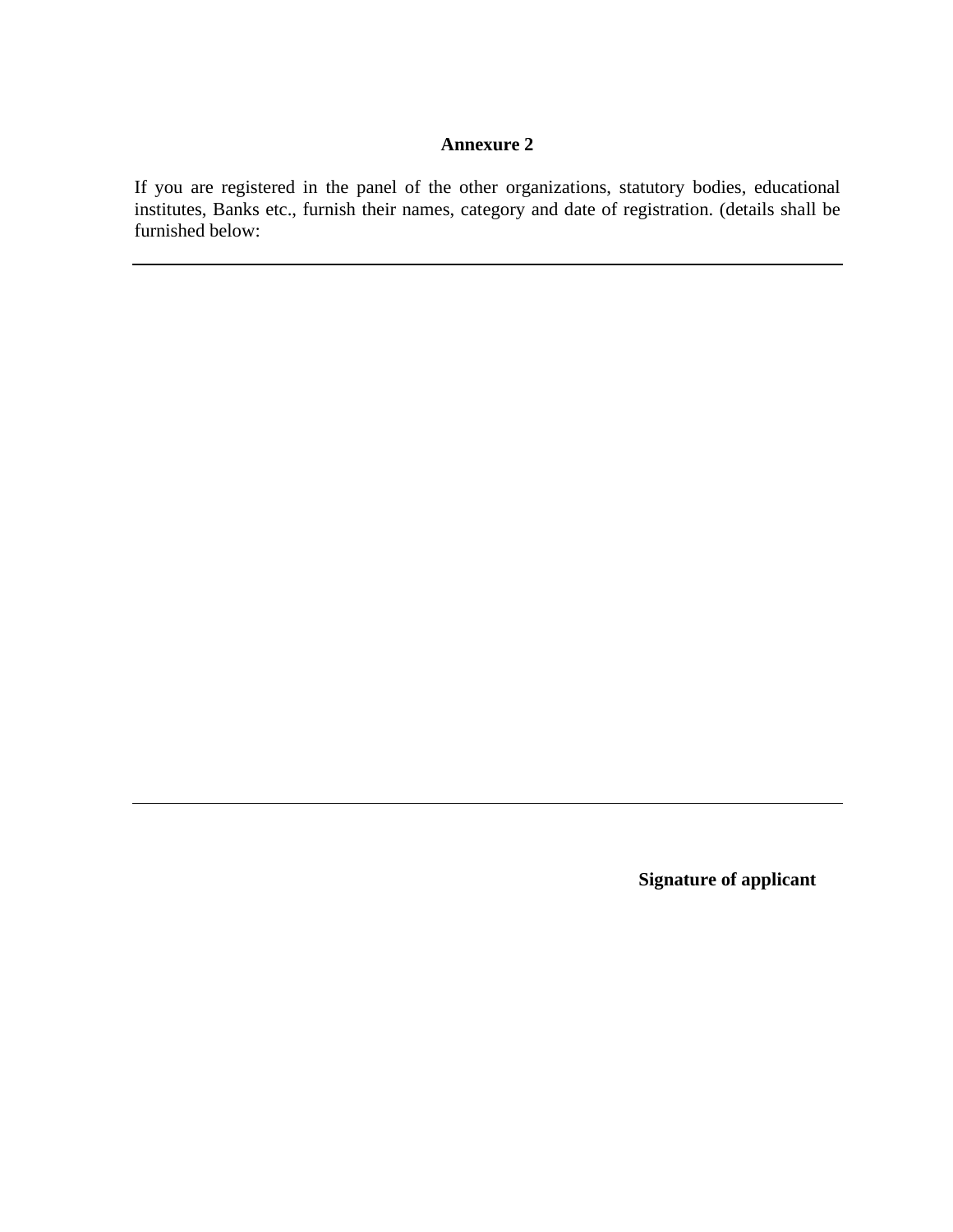Detailed description and value of works done in the last 3 years

**Signature of applicant**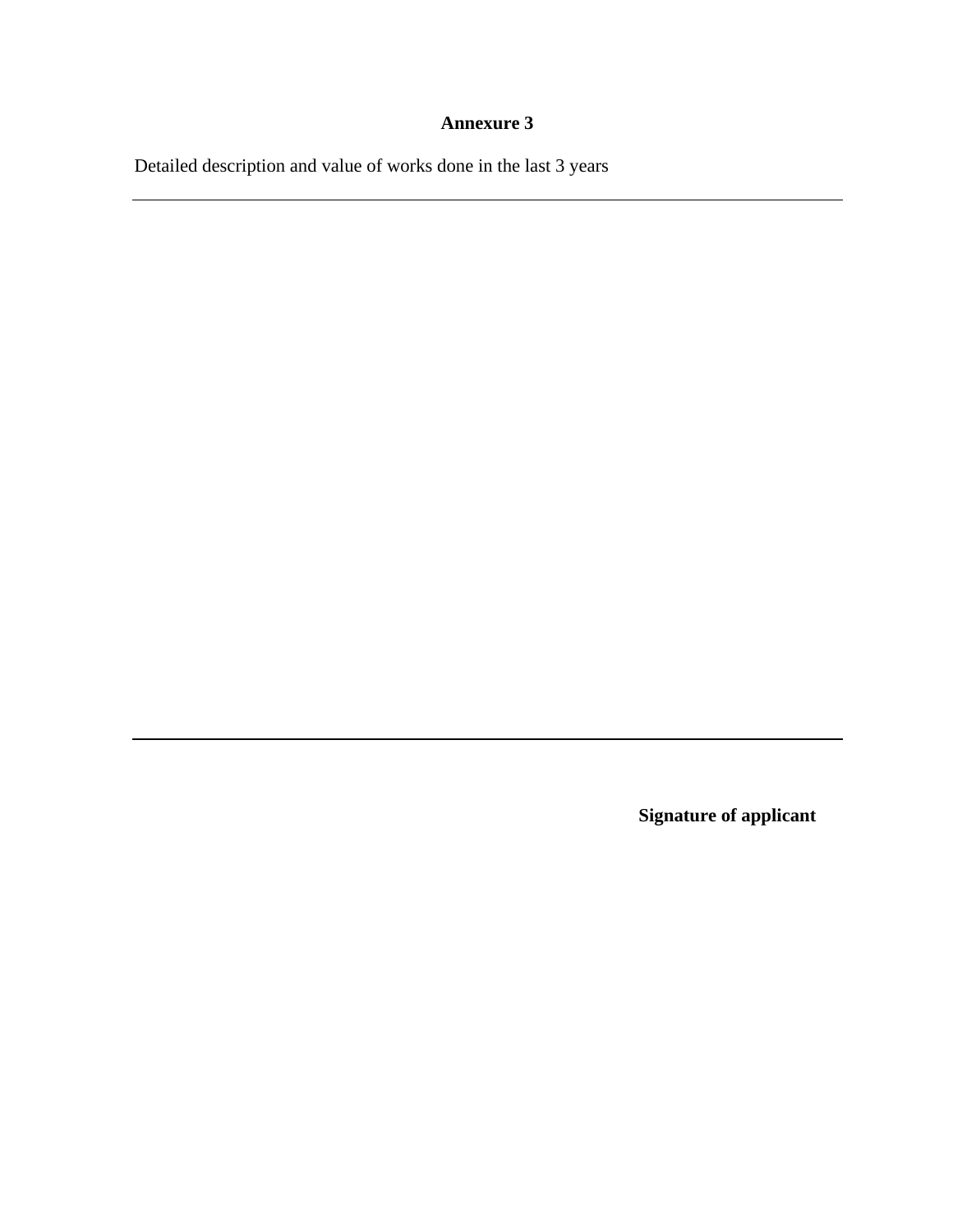# **(Details of registration / empanelment)**

| Name and<br>address of<br>organization<br>in which<br>empanelled | Date of<br>empanelment | Category for<br>which<br>empanelment | Services<br>rendered to<br>the<br>organization | % of fee paid<br>(for architects<br>/ consultants) |
|------------------------------------------------------------------|------------------------|--------------------------------------|------------------------------------------------|----------------------------------------------------|
|                                                                  |                        |                                      |                                                |                                                    |
|                                                                  |                        |                                      |                                                |                                                    |
|                                                                  |                        |                                      |                                                |                                                    |
|                                                                  |                        |                                      |                                                |                                                    |

**Signature of the applicant**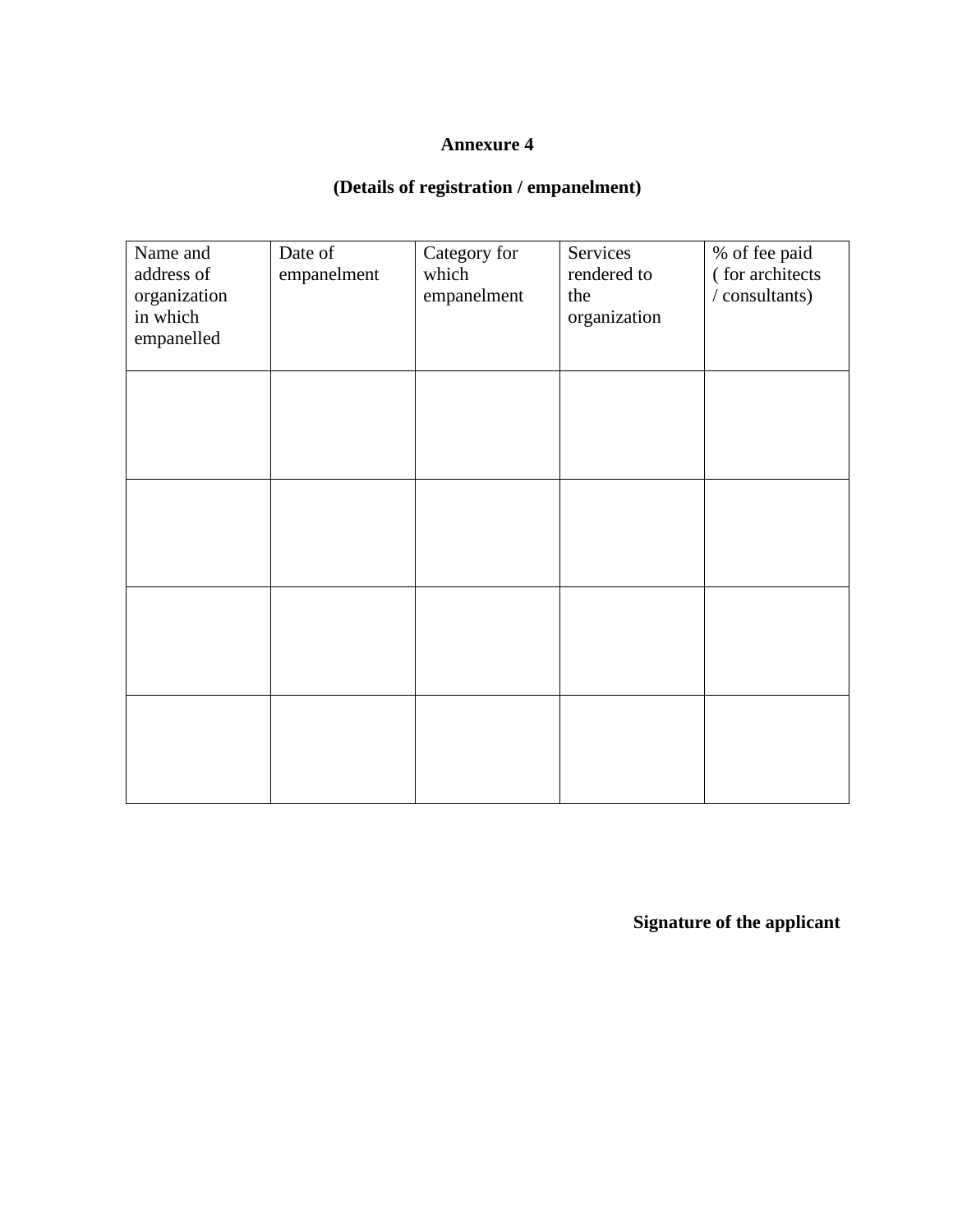## **PARTICULARS IN RESPECT OF WORKS EXECUTED**

| Sr.<br>No. | Name of<br>work | Short<br>Description | Name &<br>Address | value of<br>work | Stipulated<br>Time of | Actual<br>Time of | Name of<br>Architect / |
|------------|-----------------|----------------------|-------------------|------------------|-----------------------|-------------------|------------------------|
|            | Project         | of Work              | of                | Executed         | Completion            | Completion        | Consulting             |
|            | with            |                      | Owner             |                  |                       |                   | Engineer               |
|            | Address         |                      |                   |                  |                       |                   |                        |
|            |                 |                      |                   |                  |                       |                   |                        |
|            |                 |                      |                   |                  |                       |                   |                        |
|            |                 |                      |                   |                  |                       |                   |                        |
|            |                 |                      |                   |                  |                       |                   |                        |
|            |                 |                      |                   |                  |                       |                   |                        |
|            |                 |                      |                   |                  |                       |                   |                        |
|            |                 |                      |                   |                  |                       |                   |                        |
|            |                 |                      |                   |                  |                       |                   |                        |
|            |                 |                      |                   |                  |                       |                   |                        |
|            |                 |                      |                   |                  |                       |                   |                        |
|            |                 |                      |                   |                  |                       |                   |                        |
|            |                 |                      |                   |                  |                       |                   |                        |

**Signature of the applicant**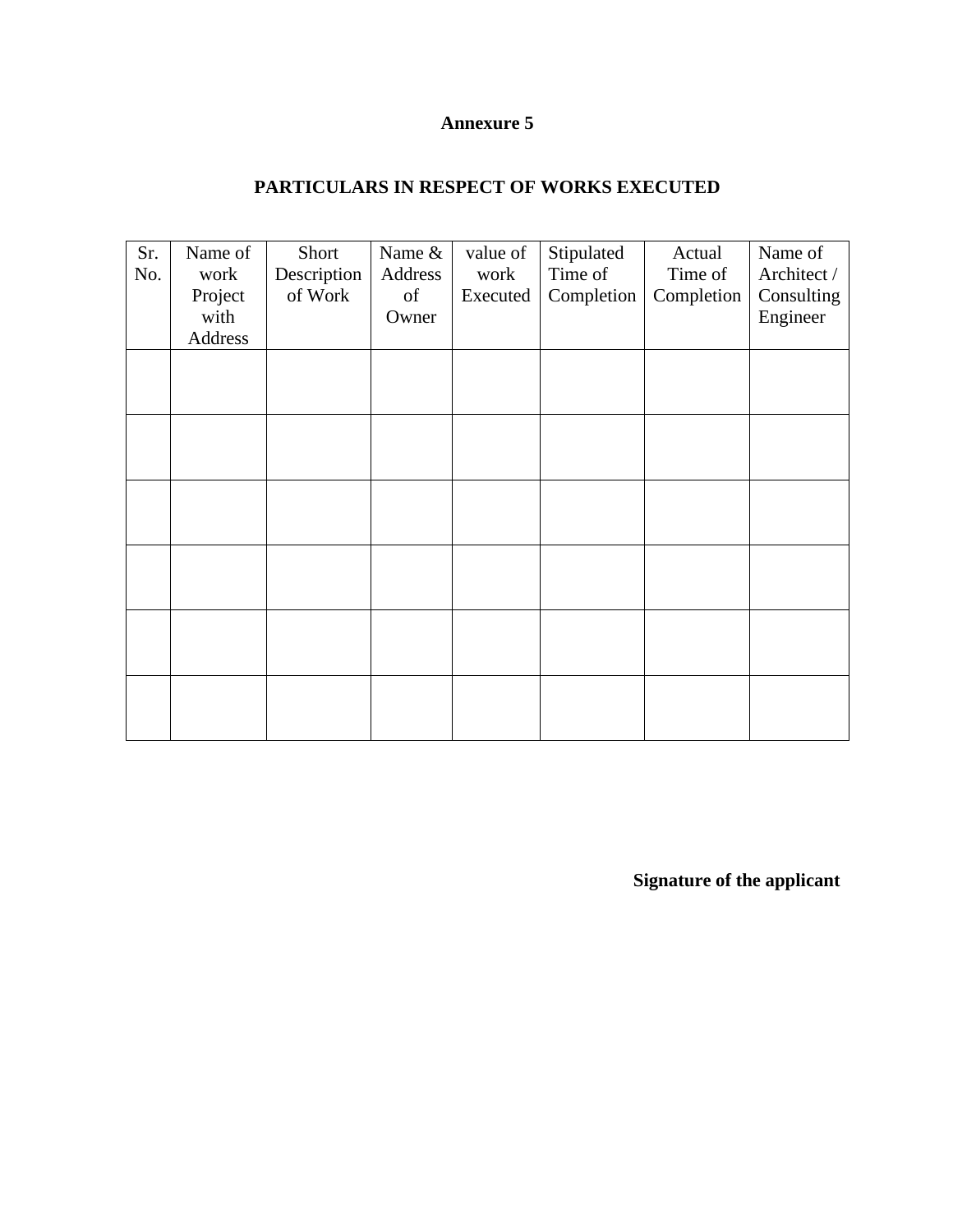|                | <b>QUOTATION FOR ARCHITECTURAL SERVICES</b>                                                        |      |            |                                 |                     |  |  |
|----------------|----------------------------------------------------------------------------------------------------|------|------------|---------------------------------|---------------------|--|--|
|                | Sr. No. Description of item                                                                        | Unit | Qty        | Rate in figure<br>and in words) | Amount              |  |  |
|                | RENOVATION OF HOSTEL ROOMS                                                                         |      |            |                                 |                     |  |  |
|                | Architect services are required for the following                                                  |      |            |                                 |                     |  |  |
| $\mathbf{1}$   | Visiting, collecting necessary data, measurements and Per Sqft of                                  |      | 20000 sqft |                                 |                     |  |  |
|                | preparation of plans for the exisitng hostel building No. carpet                                   |      |            |                                 |                     |  |  |
|                | 1,2 & 3 with dinning halls at National Insurance area                                              |      |            |                                 |                     |  |  |
|                | Academy, baner Road, Pune.                                                                         |      |            |                                 |                     |  |  |
|                | ( Drawings are to be prepared in autocad form, PDF                                                 |      |            |                                 |                     |  |  |
|                | and to be submitted in pendrive/ CDs and three sets of                                             |      |            |                                 |                     |  |  |
|                | in hard copies)                                                                                    |      |            |                                 |                     |  |  |
|                | (Old drawings can be shared for ready reference by                                                 |      |            |                                 |                     |  |  |
|                | NIA)                                                                                               |      |            |                                 |                     |  |  |
| $\overline{2}$ | Visiting, collecting necessary data, measurements and Per Sqft of                                  |      | 250 Sqft   |                                 |                     |  |  |
|                | design of one typical hostel room ( without false carpet                                           |      |            |                                 |                     |  |  |
|                | ceiling) with furniture layout, toilet renovation layout, area                                     |      |            |                                 |                     |  |  |
|                | electric layout, Air conditioning layout, suggesting                                               |      |            |                                 |                     |  |  |
|                | material with specifcations, preparation of detailed                                               |      |            |                                 |                     |  |  |
|                | working drawings and BOQ for execution with 3 options                                              |      |            |                                 |                     |  |  |
|                | for selection of NIA.                                                                              |      |            |                                 |                     |  |  |
|                | ( Drawings are to be prepared in autocad form, PDF                                                 |      |            |                                 |                     |  |  |
|                | and to be submitted in pendrive/ CDs and three sets of                                             |      |            |                                 |                     |  |  |
|                | in hard copies)                                                                                    |      |            |                                 |                     |  |  |
| 3              | Visiting, collecting necessary data, measurements and Per Sqft of                                  |      | 270 Sqft   |                                 |                     |  |  |
|                | design of one typical corridor of hostel room (with carpet                                         |      |            |                                 |                     |  |  |
|                | false ceiling) with design of dado, false ceiling, electric area                                   |      |            |                                 |                     |  |  |
|                | layout, fire fighting layout, Air conditioning layout,                                             |      |            |                                 |                     |  |  |
|                | suggesting material with specifcations, preparation of                                             |      |            |                                 |                     |  |  |
|                | detailed working drawings and BOQ for execution with 3                                             |      |            |                                 |                     |  |  |
|                | options for selection of NIA.                                                                      |      |            |                                 |                     |  |  |
|                | ( Drawings are to be prepared in autocad form, PDF                                                 |      |            |                                 |                     |  |  |
|                | and to be submitted in pendrive/ CDs and three sets of                                             |      |            |                                 |                     |  |  |
|                | in hard copies)                                                                                    |      |            |                                 |                     |  |  |
|                | Note:                                                                                              |      |            |                                 |                     |  |  |
|                | The area mentioned above are approximate and may                                                   |      |            |                                 |                     |  |  |
|                | vary. However the payment will be made as per the                                                  |      |            |                                 |                     |  |  |
|                | actual area.                                                                                       |      |            |                                 |                     |  |  |
|                | The scope of architect work is restricted only up to                                               |      |            |                                 |                     |  |  |
|                | preparation of design, plan and BOQ stage only.                                                    |      |            |                                 |                     |  |  |
|                | During the course of execution the Architect will have to                                          |      |            |                                 |                     |  |  |
|                | pay 6 Free visits to the construction site.<br>Rate quoted shall be excluding GST. The GST will be |      |            |                                 |                     |  |  |
|                | paid separately as per the rules.                                                                  |      |            |                                 |                     |  |  |
|                | Validity of rates will be for one month.                                                           |      |            |                                 |                     |  |  |
| 4              | Charges for paid visits to construction site.                                                      |      | Per Visit  |                                 | Quote Rate only     |  |  |
|                |                                                                                                    |      |            |                                 |                     |  |  |
|                |                                                                                                    |      |            | Total amount                    |                     |  |  |
|                |                                                                                                    |      |            |                                 |                     |  |  |
|                | Name of Architect Firm & Address                                                                   |      |            |                                 |                     |  |  |
|                |                                                                                                    |      |            |                                 |                     |  |  |
|                |                                                                                                    |      |            |                                 |                     |  |  |
|                |                                                                                                    |      |            |                                 | Signature with seal |  |  |
|                |                                                                                                    |      |            |                                 |                     |  |  |

Place: Date: